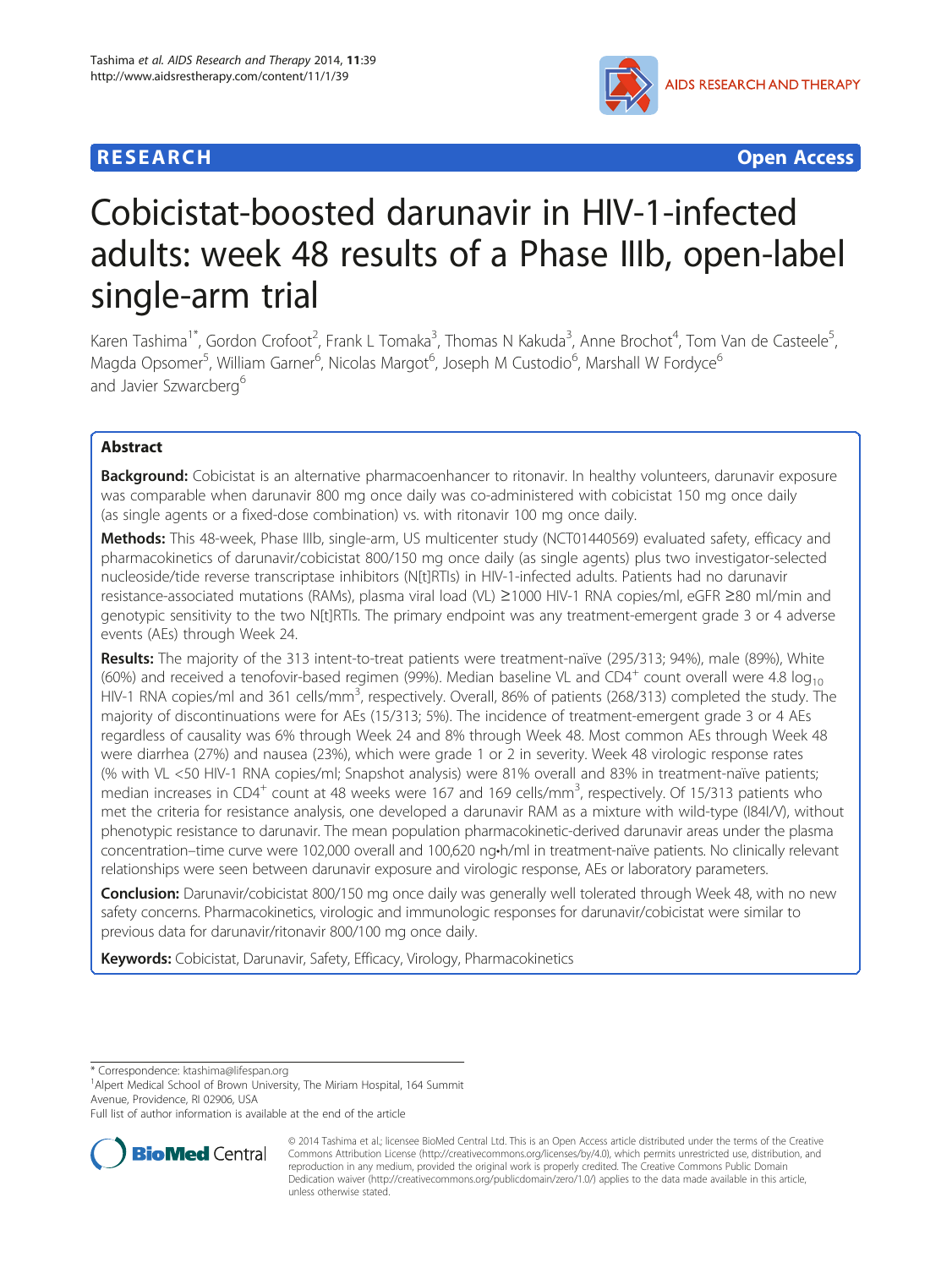## Introduction

Treatment guidelines for HIV-1 infection [[1-4](#page-10-0)] include the recommendation of a ritonavir-boosted protease inhibitor (PI), such as darunavir/ritonavir, in combination with other antiretrovirals. In two randomized, controlled Phase III trials, darunavir/ritonavir 800/100 mg once daily demonstrated antiviral efficacy with long-term tolerability in treatment-naïve (ARTEMIS; TMC114-C211) [[5-7\]](#page-10-0) and treatment-experienced patients with no darunavir resistance-associated mutations (RAMs) (ODIN; TMC114-C229) [[8\]](#page-10-0).

Low-dose ritonavir (100 mg once daily or twice daily) is used as a pharmacokinetic enhancer [\[9](#page-10-0)]. Ritonavir is a potent inhibitor of cytochrome P450 (CYP) 3A, and thereby increases the oral bioavailability of most HIV-1 PIs, including darunavir [\[9,10](#page-10-0)]. Low-dose ritonavir is associated with gastrointestinal disorders, such as diarrhea and nausea [[9\]](#page-10-0), hyperlipidaemia [[11](#page-10-0)], and also clinically significant drug–drug interactions [\[12](#page-10-0)].

Cobicistat (GS-9350) is also a potent inhibitor of CYP3A and a pharmacoenhancer [\[13-16](#page-10-0)]. Cobicistat has no antiviral activity, does not induce CYP isozymes, and is more selective than ritonavir in terms of CYP3A inhibition [\[13,14\]](#page-10-0). Cobicistat can be coformulated into fixeddose combinations [[17](#page-10-0)], thereby reducing pill burden and medication errors [\[18](#page-10-0)-[22\]](#page-10-0). Cobicistat has been evaluated as part of a single-tablet regimen with elvitegravir, emtricitabine and tenofovir in clinical studies of HIV-1-infected, antiretroviral treatment-naïve adults [[15,16,23](#page-10-0)[-28\]](#page-11-0). Cobicistat 150 mg once daily for 144 weeks was generally well tolerated. Small decreases in estimated glomerular filtration rate calculated using the Cockcroft-Gault method (eGFR<sub>CG</sub>) were observed with cobicistat in these studies, which are attributable to inhibition of the tubular secretion of creatinine leading to creatinine increases as early as Week 2 and stabilizing by Week 24 through Week 144, without affecting renal function (actual GFR, aGFR) as measured by iohexol renal clearance [[29\]](#page-11-0).

A fixed-dose formulation of darunavir/cobicistat has been developed. A Phase I study demonstrated comparable darunavir pharmacokinetic parameters following darunavir 800 mg once daily co-administered with cobicistat 150 mg once daily, either as single agents [[30\]](#page-11-0) or as two candidate fixed-dose combination formulations [[31](#page-11-0)] to those of darunavir/ritonavir 800/100 mg once daily. Bioequivalence of darunavir administered as a fixed-dose combination with cobicistat vs. single agents, was established under fasted or fed conditions [\[32\]](#page-11-0).

The aim of this Phase IIIb study was to evaluate the safety, tolerability, efficacy and pharmacokinetics of darunavir in combination with cobicistat (as single agents) with a background regimen of two, fully active, investigatorselected nucleoside/tide reverse transcriptase inhibitors (N[t]RTIs) in HIV-infected treatment-naïve and -experienced adults with no darunavir RAMs.

## Results

#### Patient disposition and baseline characteristics

The first patient in the study began treatment on October 24 2011, and the last patient in the study had their Week 48 visit on January 31 2013.

Of the 397 patients screened, 313 were enrolled and included in the intent-to-treat (ITT) population (Figure [1](#page-2-0)). One patient was not treated. Most of the 83 screening failures were due to screening  $eGFR_{CG}$  <80 ml/min or screening viral load (VL) <1000 HIV-1 RNA copies/ml. Of the 313 ITT patients, 295 were treatment-naïve and 18 were treatment-experienced with no darunavir RAMs. Overall, 86% of the ITT patients (268/313) completed the study and  $14\%$  (45/313) discontinued, mainly for AEs (n =15) and loss to follow-up  $(n = 13)$  $(n = 13)$  $(n = 13)$  (Figure 1).

Overall, most patients were male (89%) and were White (60%) or Black or of African Heritage (35%). The median age was 35 years (range 18 to 72 years) (Table [1\)](#page-3-0). Median (range) baseline VL and  $CD4^+$  cell count were 4.8 (2.6 to 7.0)  $log_{10}$  HIV-1 RNA copies/ml and 361 (5 to 1473) cells/ mm3 , respectively. Overall, 2% of patients were coinfected with hepatitis B and 3% with hepatitis C virus. Baseline characteristics of the treatment-naïve patient population are shown in Table [1.](#page-3-0)

At baseline, one or more primary PI RAMs were found in 10 patients (3%; nine treatment-naïve, and one treatment-experienced), most commonly M46I/L (three treatment-naïve and one treatment-experienced) and Q58E (four treatment-naïve). No patients had darunavir RAMs. Secondary PI RAMs were found in 96% of patients (300/313; 283 and 17 patients), reflecting the strong polymorphic nature of these mutations. Non-nucleoside reverse transcriptase inhibitor (NNRTI) RAMs were found in 28% of patients (87/313; 74 and 13 patients), most commonly K103N/S (13%; 41/313; 33 and eight patients). N[t] RTI RAMs were found in 14% of patients (43/313; 36 and seven patients), most commonly V118I (6%; 18/313; 18 and zero patients), T69D/N (3%; 8/313; eight and zero patients) and M184V/I (3%; 8/313; two and six patients).

### Concomitant N[t]RTI use

The majority of patients (99%; 311/313 overall and 294/ 295 treatment-naïve patients) received tenofovir-based antiretroviral therapy during the study. The most frequently used N[t]RTI combination was emtricitabine/ tenofovir (Table [1\)](#page-3-0).

### Adherence

During the course of the study, median adherence to darunavir and cobicistat in the overall population through Week 48 as measured by pill count was 100%, and 299/313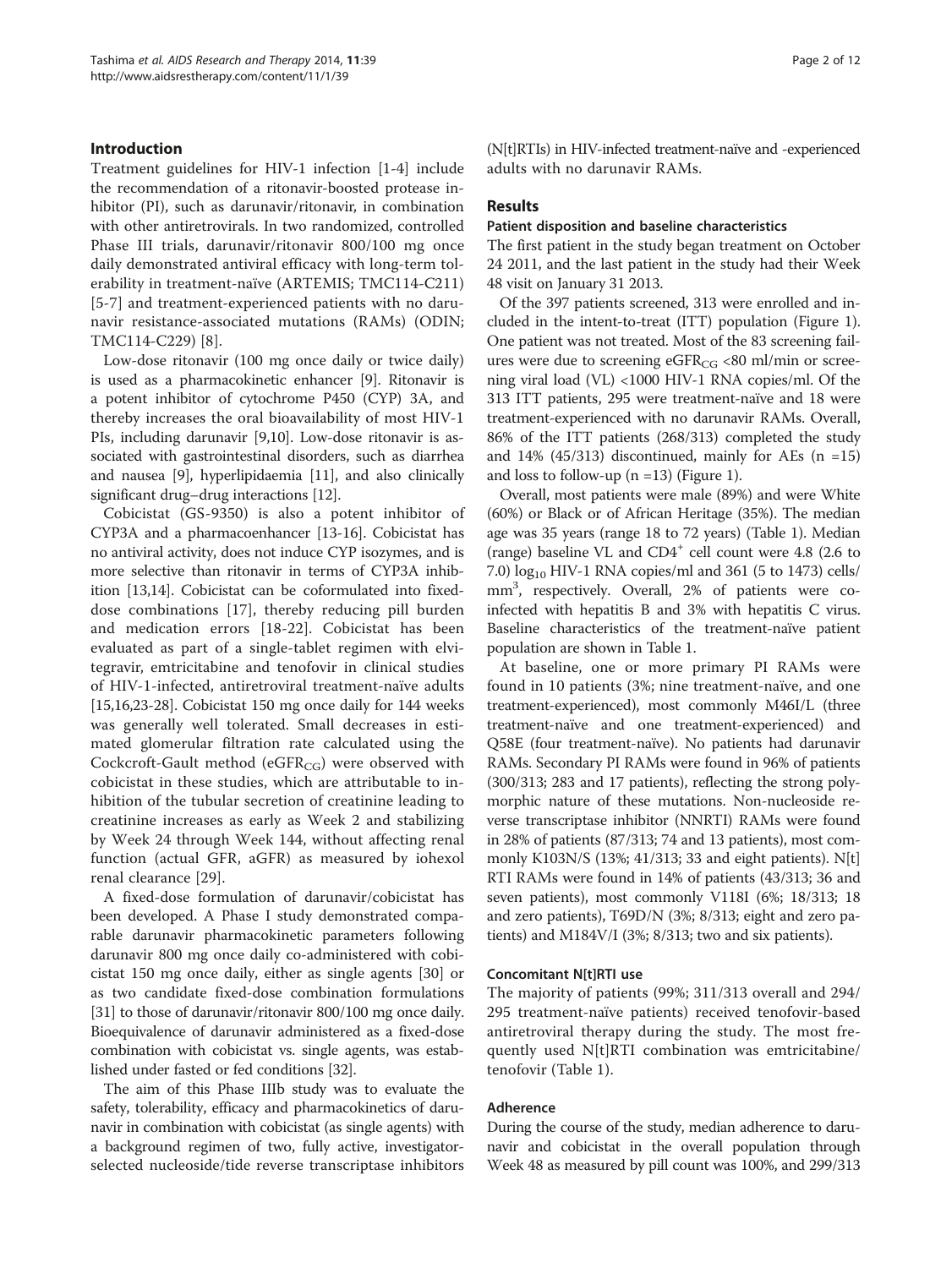<span id="page-2-0"></span>

patients (96%) had a ≥90% adherence rate. Median adherence to darunavir and cobicistat in the treatment-naïve population through Week 48 as measured by pill count was also 100%, and 283/295 patients (96%) had a ≥90% adherence rate.

### Safety and tolerability

The overall median duration of exposure to study drugs was 64.3 weeks (58.3 to 69.3 weeks); 268/313 (86%) patients received the study drugs for ≥48 weeks.

The most commonly reported treatment-emergent AEs regardless of causality during the study were diarrhea, nausea, upper respiratory tract infection and headache (Table [2](#page-4-0)). The most common study drug-related AEs through Week 48 were diarrhea (15%; 47/313 overall and 15%; 43/295 treatment-naïve patients), nausea (14%; 45/313 and 15%; 44/295, respectively), headache (4%; 13/313 and 4%; 12/295) and flatulence (4%; 13/313 and 4%; 13/295).

Most adverse events (AEs) were grade 1 or 2 in severity. The incidence of any grade 3 or 4 treatment-emergent AEs regardless of causality through Week 24 (primary endpoint) was low (Table [2\)](#page-4-0). Overall, 16 patients experienced grade 3 (5%) and two patients experienced grade 4 (0.6%) AEs. Among the treatment-naïve patients, through

Week 48, the most common grade 3 or 4 AEs regardless of causality (occurring in ≥2 patients) were hypersensitivity (grade 3: two patients; grade 4: one patient), maculo-papular rash (grade 3: two patients) and peripheral neuropathy (grade 3: two patients). Any study drugrelated grade 3 AE occurred in five patients (2%). These grade 3 AEs were immune reconstitution syndrome (one patient), hypersensitivity (two patients), maculo-papular rash (one patient), and allergic dermatitis, maculo-papular rash and vesicular rash (all occurring in the same patient), and all led to study drug discontinuation. One patient had grade 4 thrombocytopenic purpura, which was considered serious and led to study drug discontinuation, but was not considered related to study drug. Another patient had grade 4 hypersensitivity, which was considered serious and led to study drug interruption, but was not considered related to study drug, but related to concomitant lisinopril.

Three serious AEs, all occurring in treatment-naïve patients, were felt to be related to study drug. One patient each reported immune reconstitution syndrome, rash and maculo-papular rash. There were no deaths. The most commonly reported AEs that led to discontinuation through Week 48 were rash and maculo-papular rash, nausea and hypersensitivity (Table [2](#page-4-0)). All these AEs were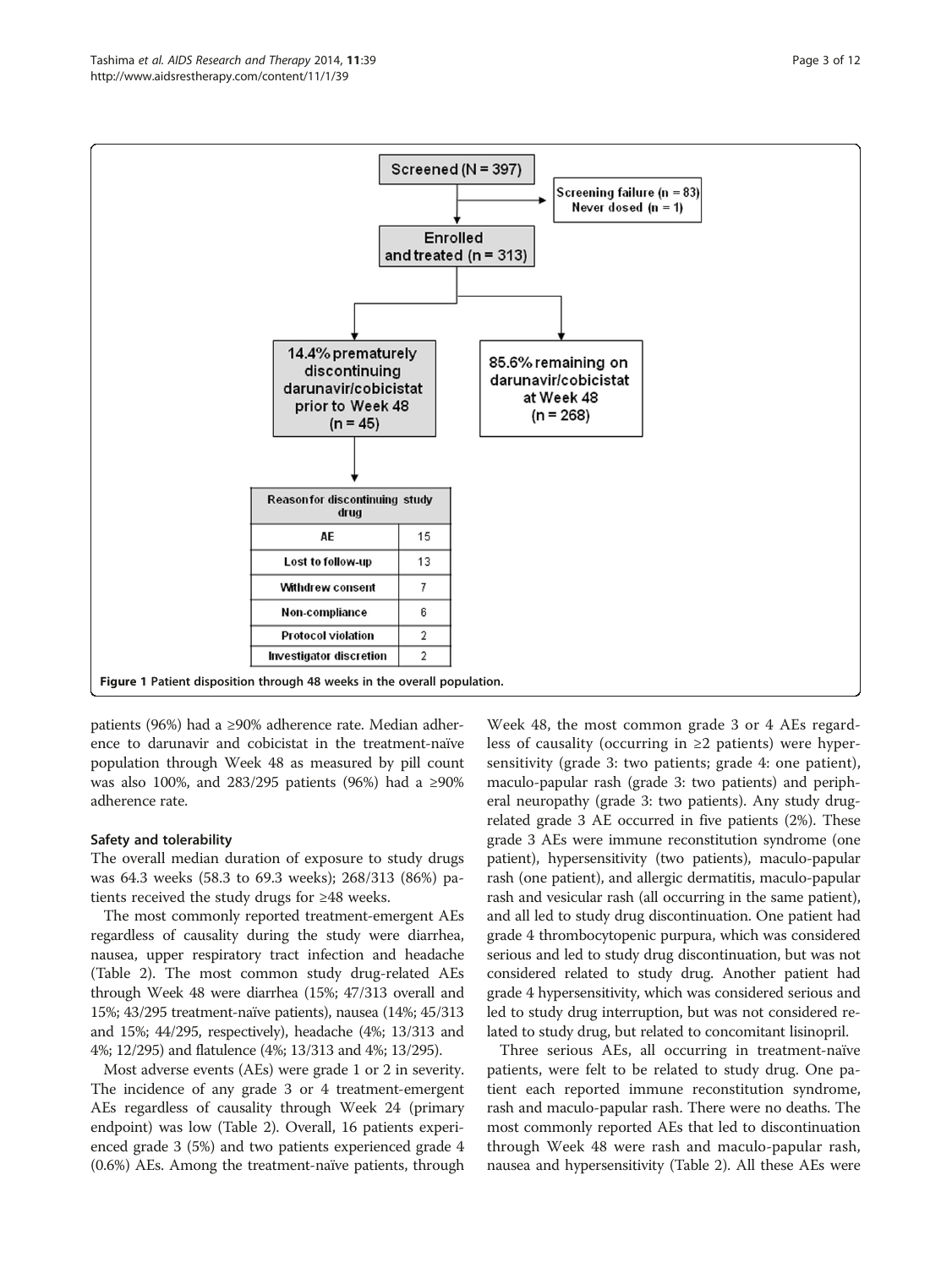|                                                                       | All patients $N = 313$ | Treatment-naïve patients $N = 295$ |
|-----------------------------------------------------------------------|------------------------|------------------------------------|
| Male [n (%)]                                                          | 279 (89)               | 266 (90)                           |
| Age, years [median (range)]                                           | 35 (18-72)             | 34 (18-72)                         |
| Race [n (%)]                                                          |                        |                                    |
| White                                                                 | 187 (60)               | 176 (60)                           |
| Black or African Heritage                                             | 108(35)                | 101(34)                            |
| Asian                                                                 | 4(1)                   | 4(1)                               |
| Other                                                                 | 14(4)                  | 14(5)                              |
| Log <sub>10</sub> VL (HIV-1 RNA copies/ml) [median (range)]           | $4.8$ $(2.6 - 7.0)$    | $4.8$ $(2.6 - 7.0)$                |
| VL >100,000 HIV-1 RNA copies/ml [n (%)]                               | 131 (42)               | 122(41)                            |
| CD4 <sup>+</sup> cell count (cells/mm <sup>3</sup> ) [median (range)] | $361(5 - 1473)$        | 370 (6-1473)                       |
| ≤200 cells/mm <sup>3</sup> [n $(\%)$ ]                                | 59 (19)                | 47 (16)                            |
| Asymptomatic HIV infection [n (%)]                                    | 251 (80)               | 241 (82)                           |
| Co-infection with HBV [n (%)]                                         | 5(2)                   | 5(2)                               |
| Co-infection with HCV [n (%)]                                         | 8(3)                   | 7(2)                               |
| eGFR <sub>CG</sub> , ml/min [median (range)]                          | $114(67-321)$          | $115(67 - 321)$                    |
| Background N[t]RTIs [n (%)]                                           |                        |                                    |
| Emtricitabine/tenofovir                                               | 301 (96)               | 291 (99)                           |
| Emtricitabine/tenofovir plus zidovudine                               | 5(2)                   | $\mathbf 0$                        |
| Abacavir plus tenofovir                                               | 3(1)                   | 2(0.7)                             |
| Emtricitabine/tenofovir plus abacavir                                 | 2(0.6)                 | 1(0.3)                             |
| Abacavir/lamivudine                                                   | 1(0.3)                 | 1(0.3)                             |
| Didanosine plus emtricitabine                                         | 1(0.3)                 | $\mathbf 0$                        |

<span id="page-3-0"></span>

N number of patients; n number of patients with observations; VL viral load; HBV hepatitis B virus; HCV hepatitis C virus; eGFR<sub>CG</sub> estimated glomerular filtration rate calculated using the Cockcroft-Gault method; N[t]RTIs nucleoside/tide reverse transcriptase inhibitors.

felt to be study drug-related and resolved upon discontinuation. One treatment-naïve patient discontinued because of renal tubular disorder, which was mild in severity, not serious and resolved following change in therapy to darunavir/ritonavir plus lamivudine and abacavir. Eight bone fractures were reported through Week 48, each with traumatic mechanisms and without features concerning for fragility fracture.

There was an increase in serum creatinine level from baseline occurring as early as Week 2 (median change = 0.10 mg/dl overall and in treatment-naïve patients), which remained stable throughout the Week 48 treatment period (median change =0.09 mg/dl and 0.08 mg/dl, respectively) and is consistent with cobicistat inhibition of creatinine secretion. There were no other clinically relevant changes from baseline in median values for other clinical laboratory parameters.

#### Virologic response

Overall, the virologic response rate (Food and Drug Administration [FDA] snapshot analysis) was 82% (258/313) (95% confidence interval [CI] 78%, 87%) at Week 24 and was sustained and durable through Week 48 (81%; 95% CI

76%, 85%; Table [3](#page-5-0) and Figure [2\)](#page-6-0). Virologic failure occurred in 11% of patients at Week 48, and 9% had no virologic data in the Week 48 window.

In treatment-naïve patients, the Week 48 virologic response rate was 83% (244/295; 95% CI 78%, 87%). Twenty four treatment-naïve patients (8%) were classed as virologic failures, and 27 treatment-naïve patients (9%) had no virologic data in the Week-48 window.

The Week 48 rates of virologic response were comparable in patients who had a baseline VL ≤100,000 HIV-1 RNA copies/ml or >100,000 HIV-1 RNA copies/ml, both overall (81% vs. 80%, respectively) (Table [3](#page-5-0)) and in treatment-naïve patients (84% vs. 81%).

Sensitivity analyses showed the Week 48 virologic response rate was 81% (253/313) overall and 83% (245/ 295) in treatment-naïve patients using the time-to-loss of virologic response (TLOVR) analysis, and it was 83% (260/313) and 85% (250/295), respectively, using the missing = failure  $(M = F)$  method.

#### Immunologic response

There was an increase in  $CD4^+$  cell count from baseline at all timepoints following initiation of study drugs. At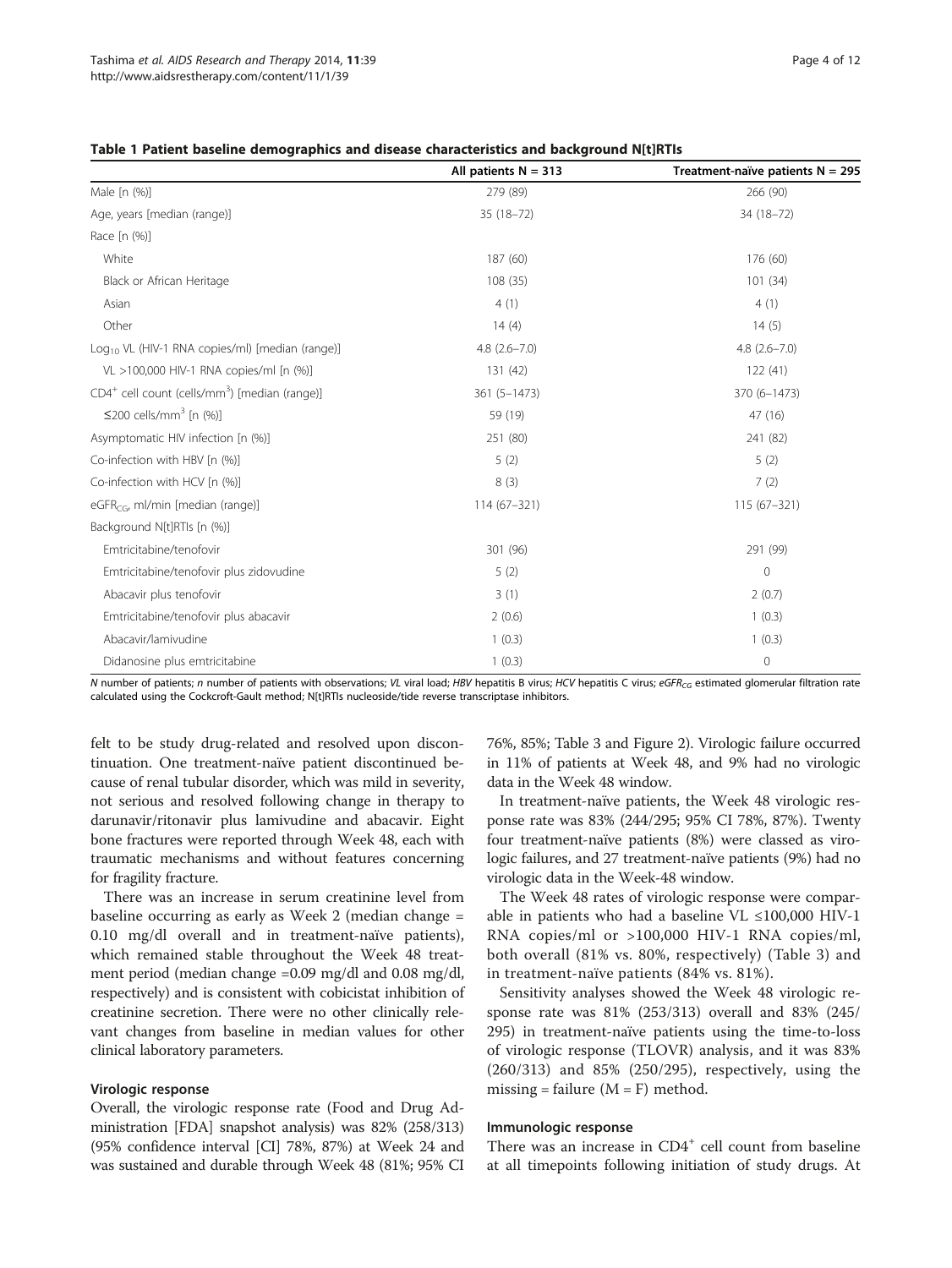## <span id="page-4-0"></span>Table 2 Treatment-emergent AEs and grade 3–4 laboratory abnormalities

|                                                                                                      | All patients     | Treatment-naïve patients |                               |  |
|------------------------------------------------------------------------------------------------------|------------------|--------------------------|-------------------------------|--|
| Incidence, [n (%)]                                                                                   | Week 24 analysis | Week 48 analysis         | Week 48 analysis<br>$N = 295$ |  |
|                                                                                                      | $N = 313$        | $N = 313$                |                               |  |
| Grade 3-4 AEs                                                                                        | 18(6)            | 24(8)                    | 21(7)                         |  |
| Any AE                                                                                               | 275 (88)         | 286 (91)                 | 270 (92)                      |  |
| Any drug-related AE                                                                                  | 123 (39)         | 128 (41)                 | 122 (41)                      |  |
| Serious AEs                                                                                          | 15(5)            | 26(8)                    | 21(7)                         |  |
| Deaths                                                                                               | $\overline{0}$   | $\overline{0}$           | $\mathbf 0$                   |  |
| AEs any grade, regardless of relationship to study treatment and occurring in $\geq$ 10% of patients |                  |                          |                               |  |
| Diarrhea                                                                                             | 78 (25)          | 86 (27)                  | 80 (27)                       |  |
| Nausea                                                                                               | 67(21)           | 72 (23)                  | 69 (23)                       |  |
| Upper respiratory tract infection                                                                    | 31(10)           | 44 (14)                  | 43 (15)                       |  |
| Headache                                                                                             | 29(9)            | 38 (12)                  | 35(12)                        |  |
| AEs leading to discontinuation*                                                                      |                  |                          |                               |  |
| Any, n                                                                                               | 15(5)            | 16(5)                    | 16(5)                         |  |
| Maculo-papular rash                                                                                  | 3(1)             | 3(1)                     | 3(1)                          |  |
| Rash                                                                                                 | 3(1)             | 3(1)                     | 3(1)                          |  |
| Nausea                                                                                               | 2(0.6)           | 2(0.6)                   | 2(0.7)                        |  |
| Hypersensitivity                                                                                     | 2(0.6)           | 2(0.6)                   | 2(0.7)                        |  |
| Idiopathic thrombocytopenic purpura                                                                  | 1(0.3)           | 1(0.3)                   | 1(0.3)                        |  |
| Dyspepsia                                                                                            | 1(0.3)           | 1(0.3)                   | 1(0.3)                        |  |
| Vomiting                                                                                             | 1(0.3)           | 1(0.3)                   | 1(0.3)                        |  |
| Mycobacterium avium complex infection                                                                | 1(0.3)           | 1(0.3)                   | 1(0.3)                        |  |
| Headache                                                                                             | 1(0.3)           | 1(0.3)                   | 1(0.3)                        |  |
| Dysgeusia                                                                                            | 1(0.3)           | 1(0.3)                   | 1(0.3)                        |  |
| Renal tubular disorder                                                                               |                  | 1(0.3)                   | 1(0.3)                        |  |
| Allergic dermatitis                                                                                  | 1(0.3)           | 1(0.3)                   | 1(0.3)                        |  |
| Macular rash                                                                                         | 1(0.3)           | 1(0.3)                   | 1(0.3)                        |  |
| Vesicular rash                                                                                       | 1(0.3)           | 1(0.3)                   | 1(0.3)                        |  |
| Treatment-emergent grade 3-4 laboratory abnormalities occurring in $\geq$ 2% patients                |                  |                          |                               |  |
|                                                                                                      | $n = 310$        | $n = 310$                | $n = 292$                     |  |
| Increased creatine kinase                                                                            | 18(6)            | 22(7)                    | 22(8)                         |  |
| Increased alanine amino transferase                                                                  | 7(2)             | 9(3)                     | 9(3)                          |  |
| Increased aspartate amino transferase                                                                | 6(2)             | 8(3)                     | 7(2)                          |  |
| Increased amylase                                                                                    | 6(2)             | 8(3)                     | 7(2)                          |  |
| Increased lipase                                                                                     | 5(2)             | 7(2)                     | 7(2)                          |  |

N number of patients; n number of patients with observations; AE adverse event. Serious AEs included any AE that occurred at any dose that resulted in death, a life-threatening situation, inpatient hospitalization, persistent or significant disability/incapacity, congenital anomaly/birth defect in the offspring of a patient who received investigational medicinal product; \*Patients may have discontinued due to more than 1 AE.

Weeks 24 and 48 in the overall population, the median (range) increases from baseline in CD4<sup>+</sup> cell count (missing = excluded) were 131 ( $-471$  to 596) cells/mm<sup>3</sup> and  $167$  (-193 to 1086) cells/mm<sup>3</sup>, respectively (Figure [2](#page-6-0)). In treatment-naïve patients, the median (range)  $CD4^+$  cell count increased by 169 ( $-193$  to 1086) cells/mm<sup>3</sup> from baseline to Week 48.

## Development of resistance

Of the 15 patients with samples eligible for resistance analysis (Table [4\)](#page-7-0), three had suboptimal virologic response, eight had virologic rebound, and four who discontinued with VL  $\geq$ 400 HIV-1 RNA copies/ml were analyzed at their last visit. Only one of these 15 patients who was treatment experienced (prior antiretrovirals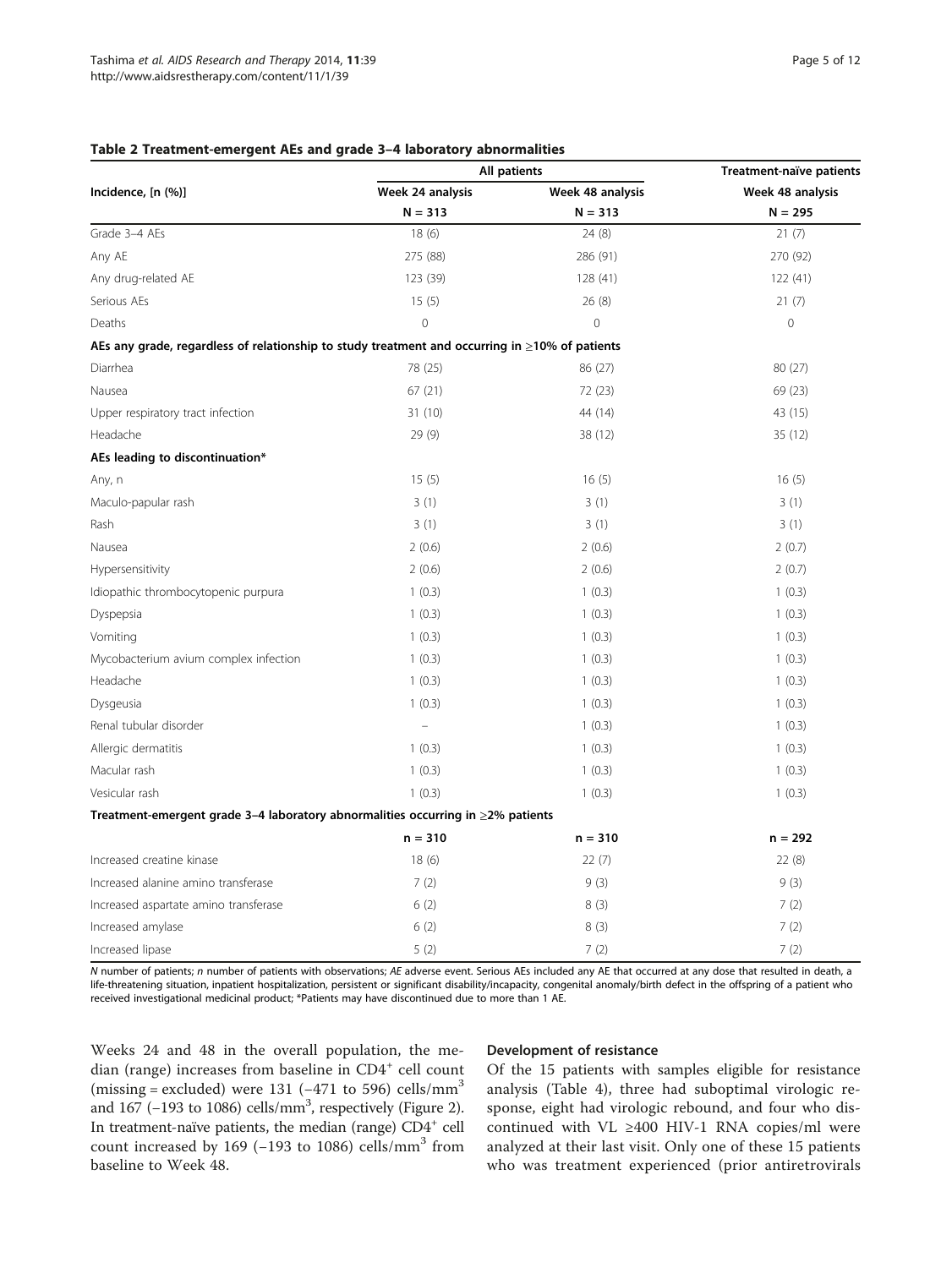|                                                                                         |           | Week 24         |                 | Week 48     |                           |                           |
|-----------------------------------------------------------------------------------------|-----------|-----------------|-----------------|-------------|---------------------------|---------------------------|
| Outcomes, [n (%)]                                                                       |           | VL <100 K HIV-1 | VL >100 K HIV-1 |             | <b>VL &lt;100 K HIV-1</b> | <b>VL &gt;100 K HIV-1</b> |
|                                                                                         | Total     | RNA copies/ml   | RNA copies/ml   | Total       | RNA copies/ml             | RNA copies/ml             |
|                                                                                         | $n = 313$ | $n = 182$       | $n = 131$       | $n = 313$   | $n = 182$                 | $n = 131$                 |
| Virologic response                                                                      | 258 (82)  | 157 (86)        | 101 (77)        | 253 (81)    | 148 (81)                  | 105 (80)                  |
| Virologic failure                                                                       | 36 (12)   | 10(5)           | 26 (20)         | 33 (11)     | 14 (8)                    | 19 (15)                   |
| VL ≥50 HIV-1 RNA copies/ml                                                              | 22(7)     | 4(2)            | 18(14)          | 14(4)       | 5(3)                      | 9(7)                      |
| Discontinued drug due to lack of efficacy                                               | 0         | $\mathbf{0}$    | $\mathbf{0}$    | $\mathbf 0$ | $\mathbf{0}$              | $\mathbf 0$               |
| Discontinued drug due to other reasons and<br>last available VL ≥50 HIV-1 RNA copies/ml | 14(4)     | 6(3)            | 8(6)            | 19 (6)      | 9(5)                      | 10(8)                     |
| No virologic data in the analysis window                                                | 19(6)     | 15(8)           | 4 (3)           | 27(9)       | 20(11)                    | 7(5)                      |
| Discontinued drug to AE                                                                 | 14(4)     | 12(7)           | 2(2)            | 15(5)       | 13(7)                     | 2(2)                      |
| Discontinued drug for other reason and last<br>VL <50 HIV-1 RNA copies/ml               | 3(1)      | 2(1)            | 1(1)            | 10(3)       | 5(3)                      | 5(4)                      |
| Missing data during window but on drug                                                  | 2(1)      | 1(1)            | 1(1)            | 2(1)        | 2(1)                      | $\mathbf 0$               |
|                                                                                         |           |                 |                 |             |                           |                           |

## <span id="page-5-0"></span>Table 3 Virologic outcome at Week 24 and 48 according to the FDA Snapshot\* analysis in the overall population

\*Proportion of patients with VL <50 HIV-1 RNA copies/ml during Week 24 or Week 48 window; N number of patients; n number of patients with observations; AE adverse event, VL viral load.

included efavirenz, emtricitabine, tenofovir disoproxil fumarate, zidovudine, lamivudine, stavudine) developed a resistance mutation to darunavir (at position I84 as a mixture with wild-type, I84I/V) (Table [4](#page-7-0)); this was not associated with phenotypic resistance to darunavir or other PIs. Two patients (one treatment-experienced and one treatment-naïve) developed the M184V N[t]RTI RAM in reverse transcriptase while receiving emtricitabine (Table [4](#page-7-0)) that was associated with phenotypic resistance to emtricitabine and lamivudine. One patient (patient 14 in Table [4\)](#page-7-0) showed the transient development of the N[t]RTI RAM L74I/L and the NNRTI RAM P225H/P at the Week 16 visit, which were not detected at the subsequent Week 48 visit analysis as shown in Table [4](#page-7-0). These mutations were not associated with resistance to the agents in the patient's regimen (emtricitabine/tenofovir/zidovudine), and may reflect previous drug history. New primary RAMs were not detected in the 11 remaining patients.

### Pharmacokinetics

Sixty patients were enrolled in the pharmacokinetic substudy. Pharmacokinetic parameters were comparable to historic data. For darunavir, mean (standard deviation [SD]) maximum plasma concentration  $(C_{\text{max}})$  was 7663 (1920) ng/ml, minimum plasma concentration  $(C_{\text{min}})$ was 1310 (969) ng/ml and area under the concentration–time curve during a 24-hour interval  $(AUC<sub>24h</sub>)$  was 81,646 (26,322) ng•h/ml (Table [5\)](#page-7-0). Pharmacokinetics of cobicistat, tenofovir and emtricitabine are shown in Table [5.](#page-7-0)

In the Bayesian feedback analysis for darunavir population pharmacokinetic parameters through Week 48 (n = 298), the overall mean (SD) population pharmacokineticderived darunavir  $AUC_{24h}$  and trough plasma concentration ( $C_{0h}$ ; n = 298) at Week 48 were 102,000 (33,100) ng•h/ml and 2150 (1320) ng/ml, respectively. Data were available for 281 treatment-naïve patients. The mean (SD) darunavir  $AUC_{24h}$  was 100,620 (32,366) ng•h/ml and  $C_{0h}$  was 2105 (1289) ng/ml. In 17 treatment-experienced patients, the mean (SD) darunavir  $AUC_{24h}$  was 119,747 (39,961) ng•h/ml and  $C_{0h}$  was 2917 (1658) ng/ml. These values are comparable to those previously reported for darunavir/ritonavir 800/100 mg once daily (mean [SD] AUC<sub>24h</sub> and C<sub>0h</sub> were 93,026 [27,050] ng•h/ml and 2282 [1168] ng/ml, respectively, in antiretroviral-naïve patients [[33\]](#page-11-0) and 93,334 [28,626] ng•h/ml and 2160 [1201] ng/ml, respectively, in treatment-experienced patients with no darunavir RAMs [\[34](#page-11-0)]). There were no clinically relevant relationships between darunavir exposure and virologic response, AEs or laboratory parameters.

## **Discussion**

This Phase IIIb study was conducted to evaluate the safety, efficacy and pharmacokinetics of darunavir/cobicistat 800/ 100 mg once daily in HIV-1-infected adults with no darunavir RAMs who also received two fully active N[t]RTIs. We showed that darunavir/cobicistat 800/150 mg once daily was well tolerated, and the pharmacokinetics, virologic and immunologic responses were consistent with previously published data for darunavir/ritonavir 800/ 100 mg once daily.

Through Week 24, the onset of any grade 3 or 4 AEs regardless of causality was low (6% in the overall population). Five out of 313 patients (2%), all of whom were treatment-naïve, experienced any study drug-related grade 3 AE through Weeks 24 and 48. No patients experienced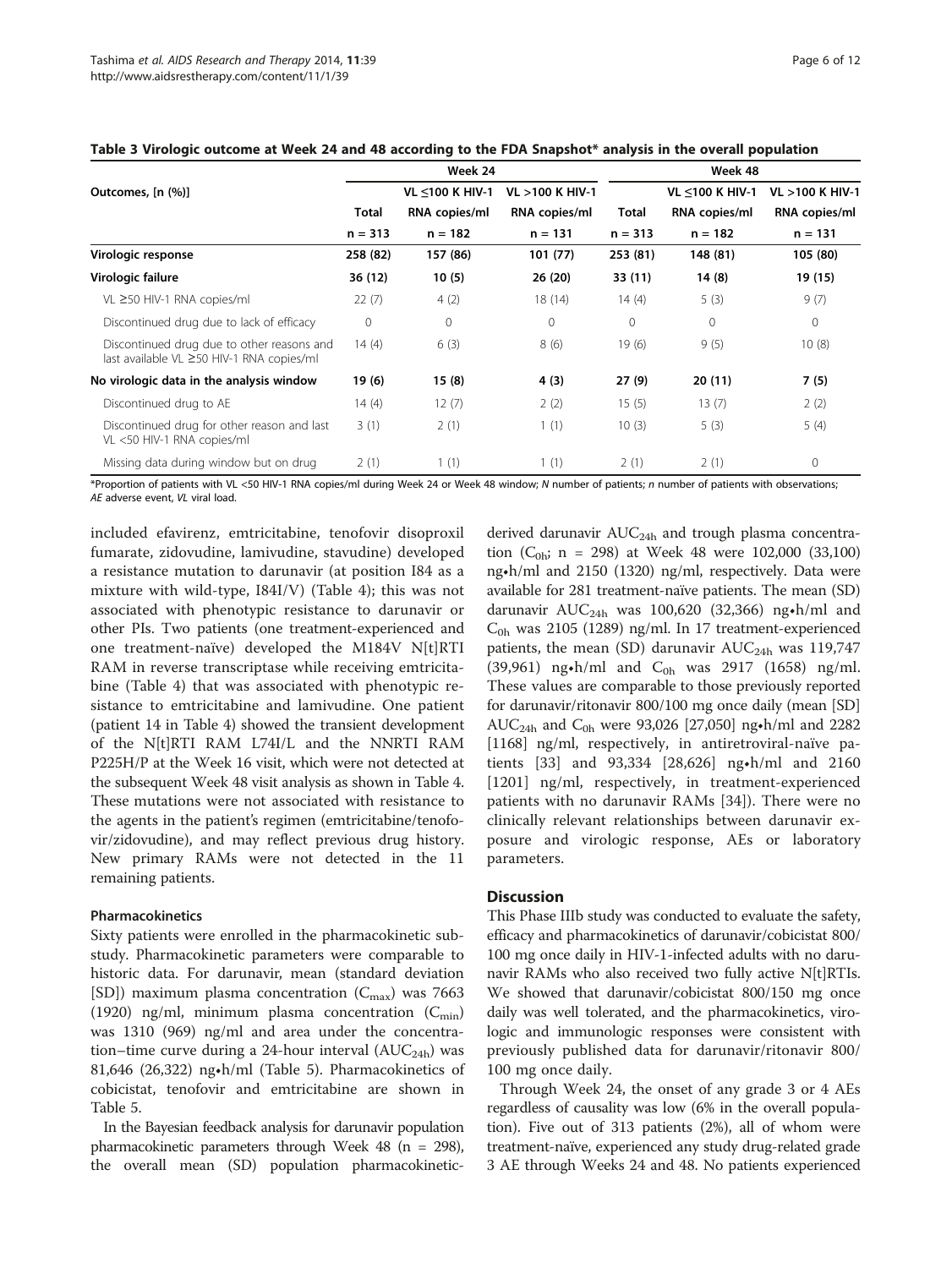grade 4 drug-related AEs. The most commonly reported AEs of all grades during the study, diarrhea, nausea, upper respiratory tract infection and headache, have all been reported previously for darunavir and cobicistat [[5-8,15,16](#page-10-0)]. Renal laboratory assessments showed small changes consistent with the inhibitory effects of cobicistat on renal tubular creatinine secretion rather than a true reduction in GFR [\[15,16](#page-10-0)[,29](#page-11-0)].

Darunavir and cobicistat administered once daily with two fully active N[t]RTIs, gave a virologic response rate at Week 48 of 81% overall and 83% in treatment-naïve patients (FDA Snapshot analysis) and improved CD4<sup>+</sup> cell counts over 48 weeks. The Week 48 FDA Snapshot response rate was consistent with responses using secondary analyses, including the TLOVR analysis (81% response overall and 83% in treatment-naïve patients), and with the Week 48 virologic response rate in treatment-naïve patients in ARTEMIS (84%; TLOVR, ITT analysis) [\[5\]](#page-10-0). As in ARTEMIS, virologic responses were similar irrespective of baseline VL.

In this study, only 15/313 patients met the criteria for resistance analysis. One of these 15 patients who was treatment experienced, developed a darunavir RAM at position I84 as a mixture with wild-type (I84I/V), which was not associated with phenotypic resistance to darunavir or other PIs. Two patients (one treatment experienced and one treatment naïve) developed the M184V RAM while receiving emtricitabine as part of their backbone

<span id="page-6-0"></span>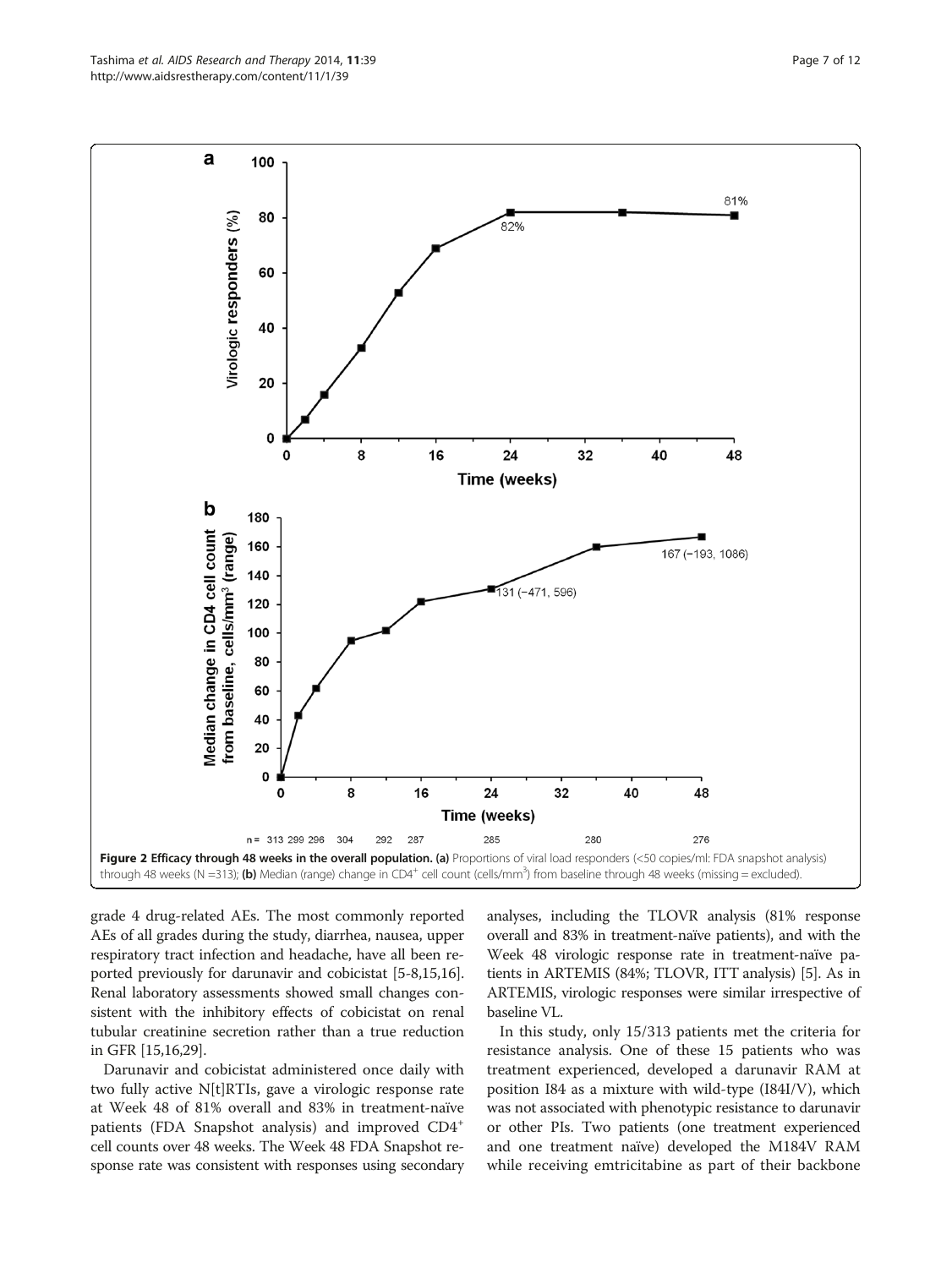| <b>Patient</b><br>number | N[t]RTI backbone                        | <b>Treatment</b><br>cohort | <b>Visit</b> | RAMs emerging* |                                         |  |
|--------------------------|-----------------------------------------|----------------------------|--------------|----------------|-----------------------------------------|--|
|                          |                                         |                            | (week)       | Protease       | Reverse transcriptase                   |  |
|                          | Abacavir plus tenofovir                 | Naïve                      | 24           | None           | None                                    |  |
| 2                        | Emtricitabine/tenofovir                 | Naïve                      | 12           | None           | None                                    |  |
| 3                        | Emtricitabine/tenofovir                 | Naïve                      | 48           | 193I/L         | 1142L/P                                 |  |
| 4                        | Emtricitabine/tenofovir                 | Experienced                | 24           | None           | K <sub>2</sub> 2K/R                     |  |
| 5                        | Emtricitabine/tenofovir                 | Naïve                      | 36           | R57R/K         | M184V                                   |  |
| 6                        | Emtricitabine/tenofovir                 | Naïve                      | 16           | V32V/A, P39P/S | K122K/E, D123D/G/N/S, D177D/G, I178M    |  |
| 7                        | Emtricitabine/tenofovir                 | Naïve                      | 48           | None           | D123D/E                                 |  |
| 8                        | Emtricitabine/tenofovir                 | Experienced                | 48           | None           | K122K/E, A272A/P                        |  |
| 9                        | Emtricitabine/tenofovir                 | Experienced                | 12           | <b>1841/V</b>  | E138T, T165A/E, R211R/K                 |  |
| 10                       | Emtricitabine/tenofovir                 | Naïve                      | 8            | G86G/E         | D123N                                   |  |
| 11                       | Emtricitabine/tenofovir plus zidovudine | Experienced                | 48           | None           | <b>I195I/L</b>                          |  |
| 12                       | Abacavir plus tenofovir                 | Experienced                | 36           | R41R/K         | None                                    |  |
| 13                       | Emtricitabine/tenofovir                 | Naïve                      | 48           | V77V/l         | E6E/K, E224E/Q, V245Q, T286T/A, V292V/I |  |
| 14                       | Emtricitabine/tenofovir plus zidovudine | Experienced                | 48           | None           | E6E/D, V60I                             |  |
| 15                       | Emtricitabine/tenofovir                 | Experienced                | 36           | None           | M184V                                   |  |

<span id="page-7-0"></span>Table 4 Post-baseline genotypic analysis through Week 48 in the 15 patients in the resistance analysis population

\*Compared to screening genotype – emerging primary resistance-associated mutations (RAMs) are shown in bold; N[t]RTI nucleoside/tide reverse transcriptase inhibitor.

N[t]RTI that was associated with phenotypic resistance to both lamivudine and emtricitabine. In the remaining 12 patients who were analyzed for resistance, no new primary RAMs were detected. The low rates of resistance development in this study confirms the high genetic barrier of darunavir whether boosted with cobicistat or ritonavir.

Steady-state darunavir pharmacokinetic parameters in the pharmacokinetic substudy were consistent with those observed in previous Phase I studies in healthy volunteers [[30](#page-11-0)-[32\]](#page-11-0). When data from all evaluable patients were included into a more robust dataset, the population-based darunavir pharmacokinetic parameters were consistent with previous data with darunavir/ritonavir 800/100 mg once daily in HIV-1-infected, treatment-naïve patients in ARTEMIS, and treatment-experienced patients with no darunavir RAMs in ODIN [[33,34\]](#page-11-0). In the population pharmacokinetic model, the mean darunavir  $C_{0h}$ of 2150 ng/ml was >37-fold above the protein-binding

adjusted 50% effective concentration for wild-type virus (55 ng/ml) [[33,35\]](#page-11-0), indicating adequate pharmacokinetic boosting of darunavir by cobicistat.

The mean steady-state cobicistat pharmacokinetic parameters (AUC<sub>tau</sub> 7596 ng•h/ml and C<sub>max</sub> 991 ng/ml) were consistent with levels associated with pharmacokinetic enhancement and in the range of historical data in HIV-1-infected patients (AUC<sub>tau</sub> 8300 ng•h/ml and C<sub>max</sub> 1100 ng/ml). Steady-state emtricitabine and tenofovir pharmacokinetic parameters were also in the range of historical data [[36](#page-11-0)-[38\]](#page-11-0).

No clinically relevant relationship was observed between darunavir  $AUC_{24h}$  or  $C_{0h}$  and virologic response or safety at Week 24 or 48 when given with cobicistat. This is consistent with previous data with darunavir/ritonavir in ARTEMIS [\[33](#page-11-0)] and ODIN [[34\]](#page-11-0).

The fixed-dose combination of darunavir and cobicistat reduces pill burden compared with separately administered darunavir and ritonavir. Accordingly, the fixed-dose

Table 5 Summary of pharmacokinetic parameters in the substudy

| Pharmacokinetic parameters             | <b>Darunavir</b>                | Cobicistat           | <b>Emtricitabine</b>       | <b>Tenofovir</b>                  |
|----------------------------------------|---------------------------------|----------------------|----------------------------|-----------------------------------|
| $n = 60$                               |                                 |                      |                            |                                   |
| $AUC_{tau}$ , ng•h/ml [mean (SD)]      | 81,646 (26,322)*                | 7596 (3657)*         | 11,793 (3490) <sup>T</sup> | 3613 $(1203)^{T}$                 |
| $C_{\text{max}}$ , ng/ml [mean (SD)]   | 7663 (1920)                     | 991 (331)            | 1862 (491)*                | 382 (118)*                        |
| $C_{\text{tau}}$ ng/ml [mean (SD)]     | 1311 (969)*                     | 33 $(95)*$           | $113(101)^{+}$             | 78 $(33)^{+}$                     |
| $C_{0h}$ , ng/ml [mean (SD)]           | 1560 (1328)                     | 76 (186)             | 147 (171)*                 | 84 (45)*                          |
| $T_{\text{max}}$ , h [median (Q1, Q3)] | 3.50 (2.49, 4.29)               | 3.50 (2.01, 4.50)    | 2.02 (2.00, 3.50)*         | 2.00 (1.00, 3.05)*                |
| $t_{1/2}$ , h [median (Q1, Q3)]        | 7.24 $(5.35, 11.54)^{\ddagger}$ | $3.25$ (2.91, 3.81)* | 7.14 $(6.44, 7.86)^9$      | 13.34 (11.68, 15.35) <sup>§</sup> |

 $m$  = 59;  $m$  = 58;  $m$  = 55;  $m$  = 56.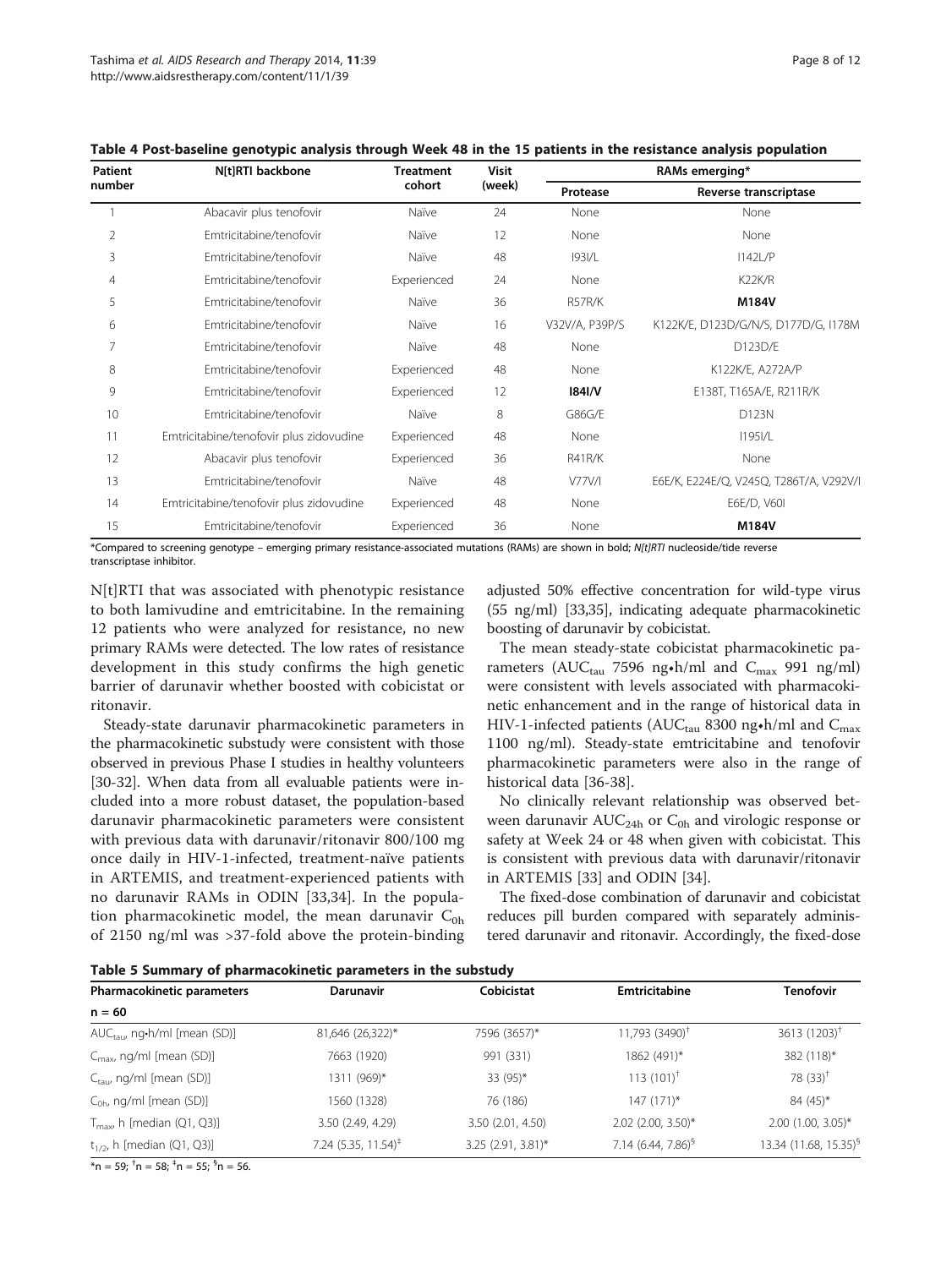combination is expected to improve convenience and simplicity, and therefore patient adherence to medication [[18-22\]](#page-10-0). Cobicistat does not induce CYP isozymes and is a more selective inhibitor of CYP3A than ritonavir [[13,14](#page-10-0)], so there is less potential for drug–drug interactions to occur than with ritonavir.

The study was limited in that it was an open-label, single-arm study. As such, it did not directly compare darunavir/cobicistat against darunavir/ritonavir. Nevertheless, previous studies have shown the fixed-dose combination of darunavir/cobicistat 800/150 mg once daily has darunavir pharmacokinetic parameters comparable to those of darunavir/ritonavir 800/100 mg once daily [[30-32](#page-11-0)]. These comparable pharmacokinetic parameters are expected to translate into similar efficacy, as has been shown in an indirect comparison of darunavir/cobicistat data from the current study and combined darunavir/ritonavir data from ARTEMIS (treatment-naïve patients) and ODIN (treatment-experienced patients with no darunavir RAMs) [[39](#page-11-0)].

Secondly, the study included a heterogeneous group of patients with no darunavir RAMs, consistent with the current prescribing information of darunavir 800 mg once daily; however, the majority (94%) was treatment naïve. Separate reporting of the treatment-experienced cohort would not be meaningful given the small number of these patients  $(n = 18)$ .

In conclusion, darunavir and cobicistat was generally well tolerated, and with a safety profile that was consistent with the one of each agent separately. The combination achieved high rates of virologic suppression over 48 weeks, with only one patient developing a darunavir RAM but without phenotypic resistance to darunavir or other PIs. The steady-state pharmacokinetic parameters for darunavir, cobicistat, emtricitabine and tenofovir following administration of darunavir and cobicistat once daily and two fully active N[t]RTIs were consistent with previously published data. These data support the use of darunavir/cobicistat in combination with N[t]RTIs for future treatment of HIV-1-infected patients with no darunavir RAMs.

## Methods

## Patients

Adult HIV-1-infected, treatment-naïve or treatmentexperienced (on a stable antiretroviral regimen for ≥12 weeks prior to screening) patients with no darunavir RAMs were recruited. Patients were required to have plasma VL ≥1000 HIV-1 RNA copies/ml (Amplicor HIV-1 Monitor Test, version 1.5, Roche Diagnostics, Basel, Switzerland) at screening, eGFR<sub>CG</sub> ≥80 ml/min, genotypic sensitivity to the two investigator-selected N[t]RTIs (GenoSure MG™ assay, Monogram Biosciences, South San Francisco, CA, USA), and none of the following darunavir RAMs: V11I, V32I, L33F, I47V, I50V, I54M, I54L, T74P, L76V, I84V or L89V [\[40\]](#page-11-0). Exclusion criteria included previous or current use of darunavir, a newly diagnosed AIDS-defining condition, proven or suspected acute hepatitis or treatment for hepatitis C, and females who were pregnant or breastfeeding.

Prior to study start, the trial protocol was reviewed and approved by an independent ethics committee or an institutional review board at each study site. The trial was conducted according to the International Conference on Harmonization guideline for Good Clinical Practice and principles of Good Clinical Practice and Declaration of Helsinki. All patients provided written informed consent.

### Study design and treatment

This was an open-label, single-arm, multicenter, 48-week, Phase IIIb trial (NCT01440569) conducted at 56 sites in the USA to evaluate the safety, efficacy and pharmacokinetics of cobicistat-boosted darunavir (as single agents) plus two fully active N[t]RTIs in HIV-1-infected adults with no darunavir RAMs. The trial consisted of a ≤35-day screening period, a 48-week treatment period and a follow-up visit 30 days after last drug intake or study discontinuation, unless patients participated in an open-label rollover study and continued receiving treatment.

Patients received darunavir 800 mg (2 x 400-mg tablets) once daily plus cobicistat (150-mg tablet) once daily, both taken with food and two N[t]RTIs, administered orally. For any patients with the M184V/I RAM present at screening, emtricitabine or lamivudine could be included as a third (not fully active) N[t]RTI for the purpose of maintaining M184V/I. Prior to Week 48, changes to the study regimen were only permitted for management of suboptimal antiviral efficacy.

An optional substudy assessed darunavir, cobicistat, emtricitabine and tenofovir pharmacokinetics. The pharmacokinetic substudy included intensive pharmacokinetic sampling over 24 hours and was performed in a subset of patients (target n =48 evaluable) at selected study sites.

## Study endpoints and assessments

The primary endpoint of the study was any treatmentemergent grade 3 (severe) or grade 4 (life threatening) AEs occurring through Week 24. Secondary outcome measures included any treatment-emergent AE through Weeks 24 and 48, including those leading to discontinuation of study drug, and antiviral efficacy at Weeks 24 and 48.

Assessments for AEs (graded according to the Gilead Sciences, Inc. Grading Scale for Severity of Adverse Events and Laboratory Abnormalities) and laboratory parameters (e.g. serum chemistry, hematology, urinalysis, eGFR $_{CG}$ ,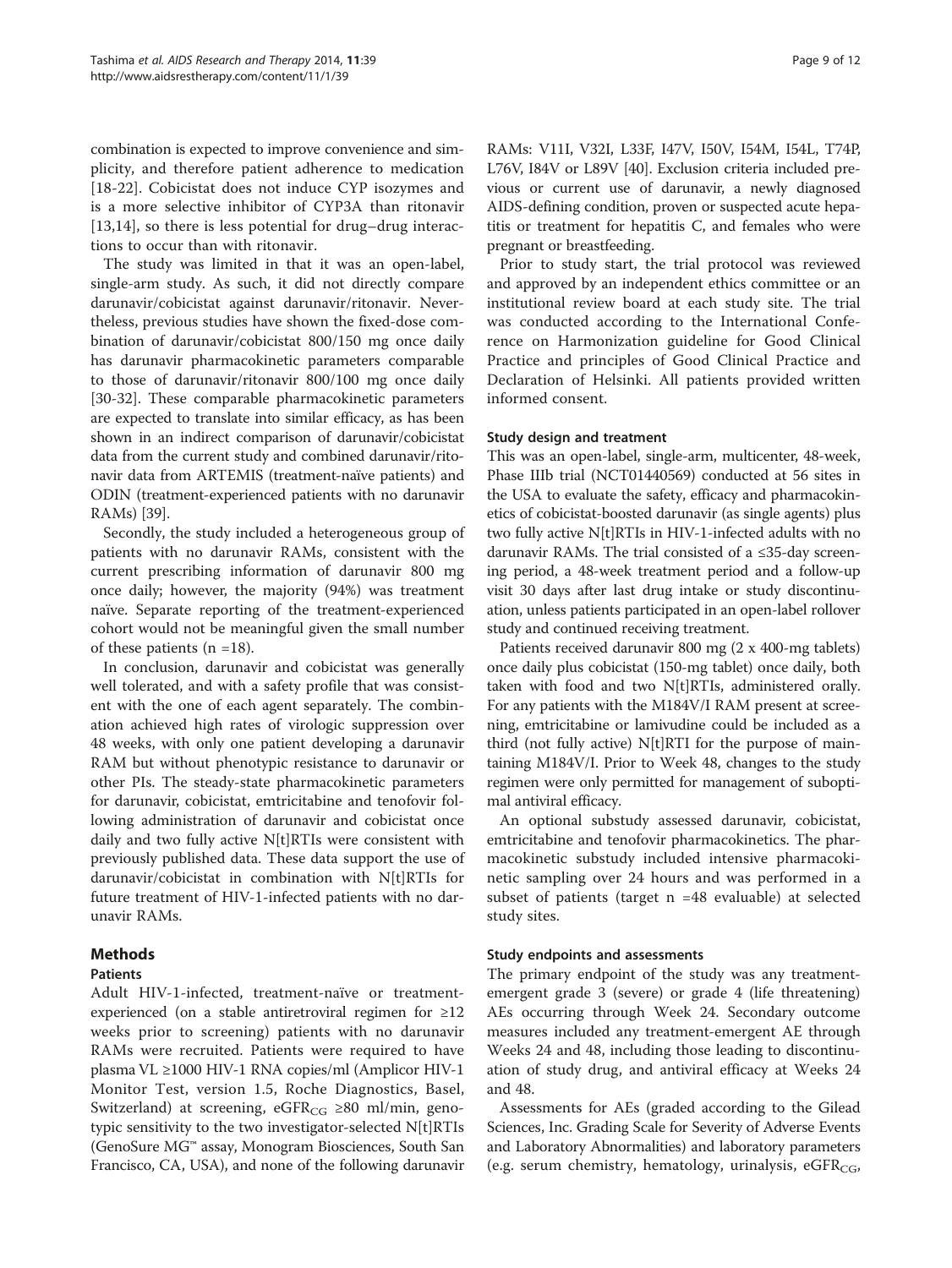plasma VL and CD4<sup>+</sup> cell count) were performed at baseline and at Weeks 2, 4, 8, 12, 16, 24, 36 and 48. A 12-lead electrocardiogram was performed at screening only. Safety analyses also included data collected on or after study drug administration through 30 days after the last dose of study drugs for patients who discontinued. AEs were coded using the Medical Dictionary for Regulatory Activities (MedDRA) Version 15.1.

Treatment adherence was assessed by median pill count, which was calculated as the number of pills taken divided by the number of pills prescribed. The proportion of patients in specified adherence categories (<90% or ≥90%) was also calculated.

HIV-1 protease and reverse transcriptase genotype/ phenotype testing (PhenoSense GT™ assay, Monogram Biosciences, South San Francisco, CA, USA) was performed on samples from patients with VL ≥400 HIV-1 RNA copies/ml who had a suboptimal virologic response (VL <1  $\log_{10}$  HIV-1 RNA copies/ml reduction from baseline and ≥50 HIV-1 RNA copies/ml at the Week 8 visit, confirmed at the Week 12 visit) or who had a confirmed virologic rebound (VL <50 HIV-1 RNA copies/ ml followed by a confirmed VL ≥400 HIV-1 RNA copies/ ml or a  $>1$  log<sub>10</sub> HIV-1 RNA copies/ml increase in VL from the nadir) or discontinued (after Week 8) while receiving study drugs. Baseline protease/reverse transcriptase phenotyping was performed retrospectively on patients with confirmed virologic failure only if they showed evidence of reduced susceptibility to darunavir or N[t]RTIs in the background regimen.

## Pharmacokinetic measurements

For the whole study population, sparse blood samples for analysis of study drug plasma concentrations were collected over 24 hours at Weeks 2, 4, 8, 12, 16, 24, 36 and 48. For the pharmacokinetic substudy, plasma samples were collected predose, 1, 2, 3, 3.5, 4, 4.5, 5, 6, 8, 10, 12 and 24 hours post-dose at a visit between Weeks 2 and 8. Darunavir [\[41](#page-11-0)], cobicistat [\[14](#page-10-0)], emtricitabine [\[42](#page-11-0)] and tenofovir [[42\]](#page-11-0) plasma concentrations were assayed using validated liquid chromatography–mass spectrometry/mass spectrometry, with a lower limit of quantification of 5 ng/ml for darunavir, cobicistat and emtricitabine and 10 ng/ml for tenofovir.

For the pharmacokinetic substudy, steady-state pharmacokinetic parameters ( $C_{\text{max}}$ ,  $C_{\text{min}}$  and  $AUC_{24h}$ ) were obtained using non-compartmental analysis (WinNonlin® software version 6.2, Pharsight Corporation, Mountain View, CA, USA). The intensive pharmacokinetic substudy data was used to revise an existing 2-compartment population pharmacokinetic model with first-order absorption [\[43](#page-11-0)]. The population pharmacokinetic model was then used to derive individual empirical Bayes estimates of

darunavir exposure ( $AUC_{24h}$  and  $C_{0h}$ ) at all visits using NONMEM.

Pharmacokinetic/pharmacodynamic relationships were assessed using darunavir exposure and virologic response at Week 48. The absence or presence of select AEs (rash, diarrhea, nausea or vomiting) and worst change in laboratory parameters (alkaline phosphatase, alanine transaminase, aspartate aminotransferase, amylase, lipase, glucose, total cholesterol, low-density lipoprotein-cholesterol, highdensity lipoprotein-cholesterol or triglyceride) by darunavir  $AUC_{24h}$  was evaluated.

#### Data analyses

Power calculations prior to study design calculated a sample size of 300 patients would provide a 95% chance of observing ≥1 grade 3 or 4 AE if the true incident rate of the AE was 1%. This sample size would also produce a two-sided 95% CI with a half-width of 4.7% based on an assumed virologic response rate for PIs (proportion of patients with  $VL < 50$  HIV-1 RNA copies/ml) of 80%.

The ITT population included all patients who were enrolled in the study and received at least one dose of darunavir and cobicistat.

Given the association between tenofovir and renal and bone events, and that the majority of the patients were receiving this therapy, a prespecified analysis of selected renal events (Fanconi syndrome, renal failure and renal tubular disorder) and bone fractures was conducted.

The primary efficacy analysis was the virologic response rate at Week 24 or 48 by the Snapshot algorithm [\[44](#page-11-0)]. Virologic failure was defined as VL ≥50 HIV-1 RNA copies/ml, discontinuation of study drug prior to Week 24 or 48 due to lack of efficacy, or discontinuation due to other reasons with last available VL >50 HIV-1 RNA copies/ml. Patients with no virologic data in the Week 24 or 48 window were classified as treatment failures. Secondary efficacy analyses included virologic response rates according to the TLOVR imputation algorithm and the  $M = F$  analysis.

#### Competing interests

KT has research support from Bristol-Myers Squibb (BMS), Gilead Sciences, Merck, Vertex and ViiV healthcare. GC declares no conflicts of interest or financial disclosures except financial payments for research studies conducted. FLT, TNK, AB, TvdC and MO are full-time employees of Janssen Pharmaceuticals. WG, NM, JMC, MWF and JS are full-time employees of Gilead Sciences, Inc.

#### Authors' contributions

KT and GC - participated in recruiting significant numbers of patients to the trial and reported data for those patients. FLT, TNK, AB, TvdC, MO, WG, NM, JMC, MWF and JS - all had a significant involvement in the data analyses. All authors - involved in the development of the primary manuscript, interpretation of data, have read and approved the final version, and have met the criteria for authorship as established by the ICMJE.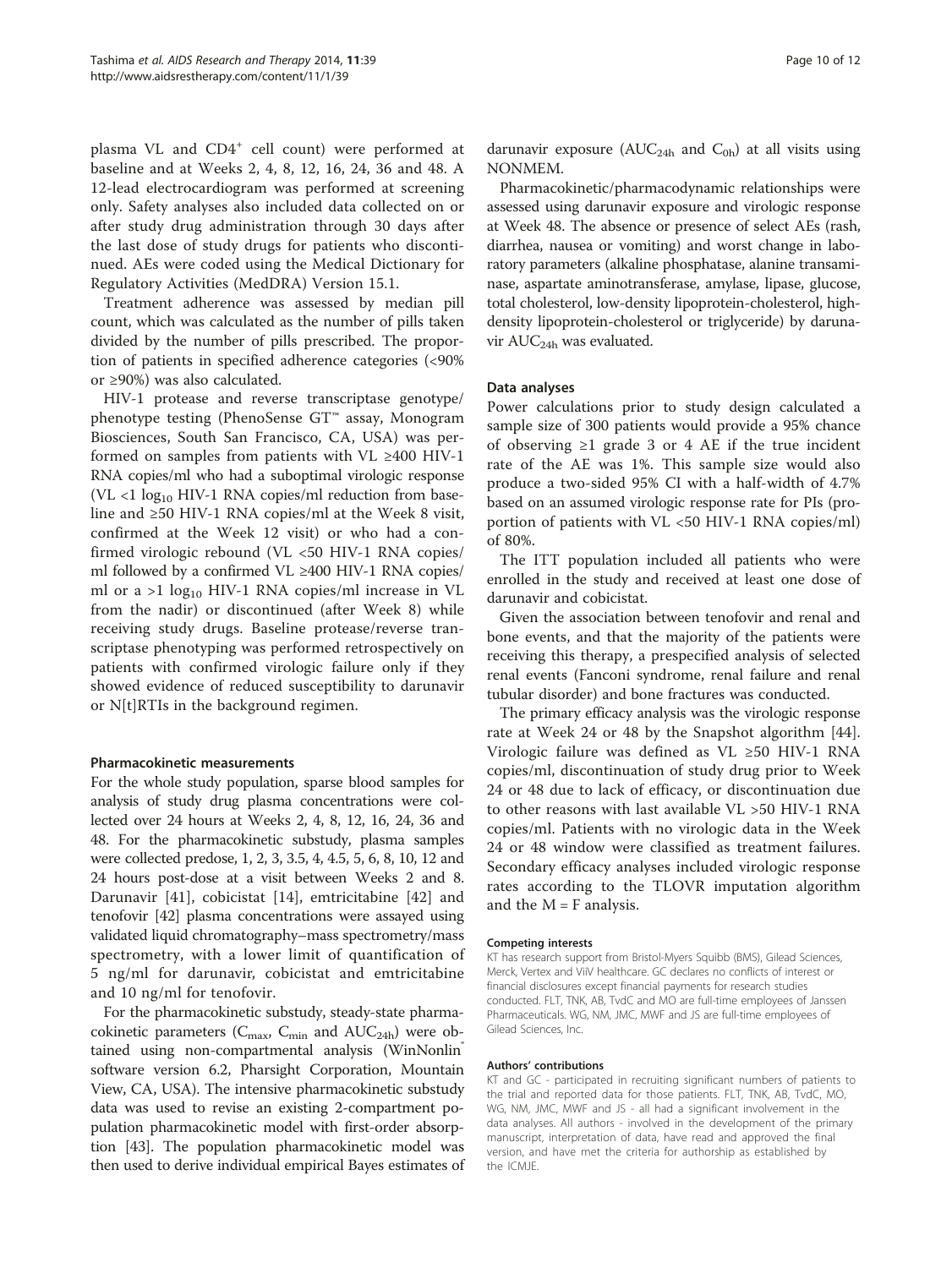#### <span id="page-10-0"></span>Acknowledgments

We would like to thank the patients and their families, investigators, study center staff and Gilead study personnel, in particular Anne Thomas and Julie Peloquin, and the following individuals for their input into this manuscript: Ines Adriaenssen, David Anderson, Goedele De Smedt, Erkki Lathouwers, Christiane Moecklinghoff and Robert Ryan from Janssen Pharmaceuticals. We also thank Bruce Green from Model Answers Pty Ltd, who has provided services to Janssen on the population pharmacokinetic modeling. This study was co-sponsored/supported by Janssen Pharmaceuticals, Ireland, and Gilead Sciences Inc, Foster City, CA, USA. Medical writing support was provided by Ian Woolveridge of Gardiner-Caldwell Communications, Macclesfield, UK, part of KnowledgePoint360, an Ashfield company; this support was funded by Janssen Pharmaceuticals.

#### Previous presentation of data

Pharmacokinetics and pharmacodynamics of darunavir 800 mg once-daily when coadministered with cobicistat 150 mg once-daily in HIV-1-infected patients with no darunavir resistance-associated mutations (RAMs): GS-US-216-0130 week 48 results. Kakuda TN, et al. 15th International Workshop on Clinical Pharmacology of HIV & Hepatitis Therapy. Abstract P\_49. Phase IIIb, open-label, single-arm trial of darunavir/cobicistat: Week 48 subgroup analysis of HIV-1-infected, treatment-naïve adults. Tashima K, et al. 12th International Congress on Drug Therapy in HIV Infection. Abstract P240.

#### Author details

<sup>1</sup> Alpert Medical School of Brown University, The Miriam Hospital, 164 Summit Avenue, Providence, RI 02906, USA. <sup>2</sup>Gordon Crofoot Research, Houston, TX, USA. <sup>3</sup>Janssen Research & Development LLC, Titusville, NJ, USA. <sup>4</sup>Janssen Research & Development, Beerse, Belgium. <sup>5</sup>Janssen Infectious Diseases BVBA, Beerse, Belgium. <sup>6</sup>Gilead Sciences, Foster City, CA, USA.

#### Received: 28 July 2014 Accepted: 9 November 2014 Published: 1 December 2014

#### References

- 1. DHHS guidelines: Panel on antiretroviral guidelines for adults and adolescents. Guidelines for the use of antiretroviral agents in HIV-1-infected adults and adolescents. Department of Health and Human Services. [[http://aidsinfo.nih.gov/ContentFiles/](http://aidsinfo.nih.gov/ContentFiles/AdultandAdolescentGL.pdf) [AdultandAdolescentGL.pdf\]](http://aidsinfo.nih.gov/ContentFiles/AdultandAdolescentGL.pdf)
- 2. Thompson MA, Aberg JA, Hoy JF, Telenti A, Benson C, Cahn P, Eron JJ, Günthard HF, Hammer SM, Reiss P, Richman DD, Rizzardini G, Thomas DL, Jacobsen DM, Volberding PA: Antiretroviral treatment of adult HIV infection: 2012 Recommendations of the International Antiviral Society–USA Panel. JAMA 2012, 308:387–402.
- 3. Williams I, Churchill D, Anderson J, Boffito M, Bower M, Cairns G, Cwynarski K, Edwards S, Fidler S, Fisher M, Freedman A, Geretti AM, Gilleece Y, Horne R, Johnson M, Khoo S, Leen C, Marshall N, Nelson M, Orkin C, Paton N, Phillips A, Post F, Pozniak A, Sabin C, Trevelion R, Ustianowski A, Walsh J, Waters L, Wilkins E, Winston A, Youle M: British HIV Association guidelines for the treatment of HIV-1-positive adults with antiretroviral therapy 2012. HIV Med 2012, 13(Suppl. 2):1–85.
- 4. EACS: European guidelines for treatment of HIV infected adults in Europe. Version 7.02, updated June 2014. [[http://www.eacsociety.org/](http://www.eacsociety.org/Portals/0/140601_EACS%20EN7.02.pdf) [Portals/0/140601\\_EACS%20EN7.02.pdf\]](http://www.eacsociety.org/Portals/0/140601_EACS%20EN7.02.pdf)
- 5. Ortiz R, Dejesus E, Khanlou H, Voronin E, van Lunzen J, Andrade-Villanueva J, Fourie J, De Meyer S, De Pauw M, Lefebvre E, Vangeneugden T, Spinosa-Guzman S: Efficacy and safety of once-daily darunavir/ritonavir versus lopinavir/ritonavir in treatment-naive HIV-1-infected patients at week 48. AIDS 2008, 22:1389–1397.
- 6. Mills AM, Nelson M, Jayaweera D, Ruxrungtham K, Cassetti I, Girard PM, Workman C, Dierynck I, Sekar V, Abeele CV, Lavreys L: Once-daily darunavir/ritonavir vs. lopinavir/ritonavir in treatment-naive, HIV-1-infected patients: 96-week analysis. AIDS 2009, 23:1679–1688.
- 7. Orkin C, DeJesus E, Khanlou H, Stoehr A, Supparatpinyo K, Lathouwers E, Lefebvre E, Opsomer M, Van de Casteele T, Tomaka F: Final 192-week efficacy and safety of once-daily darunavir/ritonavir compared with lopinavir/ritonavir in HIV-1-infected treatment-naïve patients in the ARTEMIS trial. HIV Med 2013, 14:49–59.
- 8. Cahn P, Fourie J, Grinsztejn B, Hodder S, Molina JM, Ruxrungtham K, Workman C, Van De Casteele T, De Doncker P, Lathouwers E, Tomaka F:

Week 48 analysis of once-daily vs. twice-daily darunavir/ritonavir in treatment-experienced HIV-1-infected patients. AIDS 2011, 25:929–939. 9. Hull MW, Montaner JS: Ritonavir-boosted protease inhibitors in HIV

- therapy. Ann Med 2011, 43:375–388.
- 10. Vermeir M, Lachau-Durand S, Mannens G, Cuyckens F, van Hoof B, Raoof A: Absorption, metabolism, and excretion of darunavir, a new protease inhibitor, administered alone and with low-dose ritonavir in healthy subjects. Drug Metab Dispos 2009, 37:809–820.
- 11. Samaras K, Richardson R, Carr A: Postprandial lipid effects of low-dose ritonavir vs. raltegravir in HIV-uninfected patients. AIDS 2010, 24:1727–1731.
- 12. Foisy MM, Yakiwchuk EM, Hughes CA: Induction effects of ritonavir: implications for drug interactions. Ann Pharmacother 2008, 42:1048–1059.
- 13. Xu L, Liu H, Murray B, Callebaut C, Lee MS, Hong A, Strickley RG, Tsai LK, Stray KM, Wang Y, Rhodes GR, Desai MC: Cobicistat (GS-9350): a potent and selective inhibitor of human CYP 3A as a novel pharmacoenhancer. ACS Med Chem Lett 2010, 1:209–213.
- 14. Mathias AA, German P, Murray BP, Wei L, Jain A, West S, Warren D, Hui J, Kearney BP: Pharmacokinetics and pharmacodynamics of GS-9350: a novel pharmacokinetic enhancer without anti-HIV activity. Clin Pharmacol Ther 2010 87:322-329.
- 15. Elion R, Cohen C, Gathe J, Shalit P, Hawkins T, Liu HC, Mathias AA, Chuck SL, Kearney BP, Warren DR, GS-US-216-0105 Study Team: Phase 2 study of cobicistat versus ritonavir each with once-daily atazanavir and fixeddose emtricitabine/tenofovir DF in the initial treatment of HIV infection. AIDS 2011, 25:1881–1886.
- 16. Gallant JE, Koenig E, Andrade-Villanueva J, Chetchotisakd P, DeJesus E, Antunes F, Arastéh K, Moyle G, Rizzardini G, Fehr J, Liu Y, Zhong L, Callebaut C, Szwarcberg J, Rhee MS, Cheng AK: Cobicistat versus ritonavir as a pharmacoenhancer of atazanavir plus emtricitabine/tenofovir disoproxil fumarate in treatment-naive HIV type 1-infected patients: week 48 results. J Infect Dis 2013, 208:32–39.
- 17. Shah BM, Schafer JJ, Priano J, Squires KE: Cobicistat: a new boost for the treatment of human immunodeficiency virus infection. Pharmacother 2013, 33:1107–1116.
- 18. Sterrantino G, Santoro L, Bartolozzi D, Trotta M, Zaccarelli M: Self-reported adherence supports patient preference for the single tablet regimen (STR) in the current cART era. Patient Prefer Adherence 2012, 6:427-433.
- 19. Buscher A, Hartman C, Kallen MA, Giordano TP: Impact of antiretroviral dosing frequency and pill burden on adherence among newly diagnosed, antiretroviral-naive HIV patients. Int J STD AIDS 2012, 23:351–355.
- 20. Kauf TL, Davis KL, Earnshaw SR, Davis EA: Spillover adherence effects of fixed-dose combination HIV therapy. Patient Prefer Adherence 2012, 6:155–164.
- 21. Juday T, Gupta S, Grimm K, Wagner S, Kim E: Factors associated with complete adherence to HIV combination antiretroviral therapy. HIV Clin Trials 2011, 12:71–78.
- 22. Bangalore S, Kamalakkannan G, Parkar S, Messerli FH: Fixed dose combinations improve medication compliance: a meta-analysis. Am J Med 2007, 120:713–719.
- 23. Cohen C, Elion R, Ruane P, Shamblaw D, DeJesus E, Rashbaum B, Chuck SL, Yale K, Liu HC, Warren DR, Ramanathan S, Kearney BP: Randomized, phase 2 evaluation of two single-tablet regimens elvitegravir/cobicistat/ emtricitabine/tenofovir disoproxil fumarate versus efavirenz/emtricitabine/ tenofovir disoproxil fumarate for the initial treatment of HIV infection. AIDS 2011, 25:F7–F12.
- 24. DeJesus E, Rockstroh JK, Henry K, Molina JM, Gathe J, Ramanathan S, Wei X, Yale K, Szwarcberg J, White K, Cheng AK, Kearney BP, GS-236-0103 Study Team: Co-formulated elvitegravir, cobicistat, emtricitabine, and tenofovir disoproxil fumarate versus ritonavir-boosted atazanavir plus co-formulated emtricitabine and tenofovir disoproxil fumarate for initial treatment of HIV-1 infection: a randomised, double-blind, phase 3, non-inferiority trial. Lancet 2012, 379:2429–2438.
- 25. Rockstroh JK, DeJesus E, Henry K, Molina JM, Gathe J, Ramanathan S, Wei X, Plummer A, Abram M, Cheng AK, Fordyce MW, Szwarcberg J, GS-236-0103 Study Team: A randomized, double-blind comparison of coformulated elvitegravir/cobicistat/emtricitabine/tenofovir DF vs ritonavir-boosted atazanavir plus coformulated emtricitabine and tenofovir DF for initial treatment of HIV-1 infection: analysis of week 96 results. J Acquir Immune Defic Syndr 2013, 62:483–486.